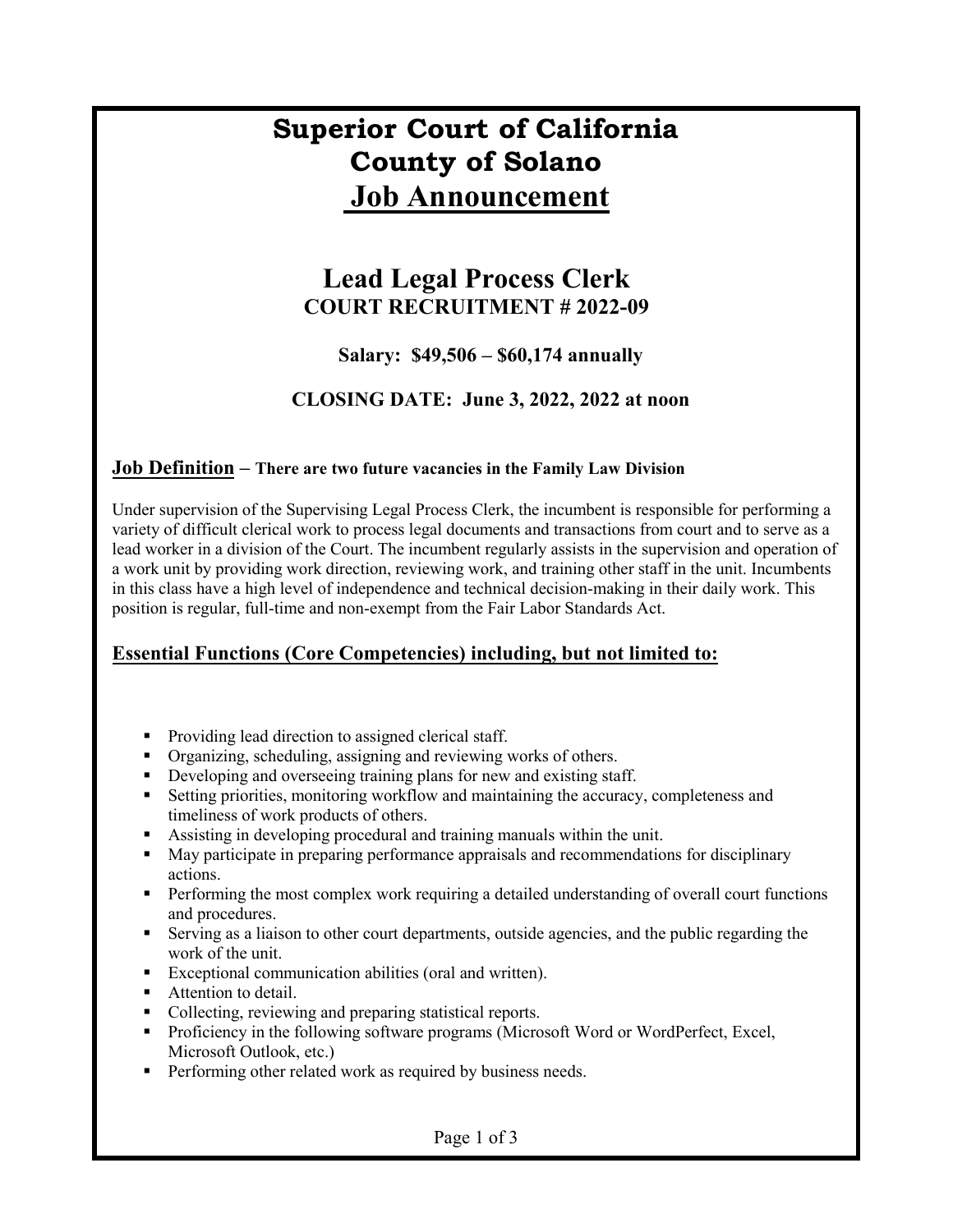## *Superior Court of California, County of Solano*

The ideal job applicant will possess all of the knowledge, skills, and abilities (KSAs) listed below, including other KSAs and meet all minimum requirements. A more detailed list of minimum requirements and KSAs is available upon request in the form of a job specification. Reasonable accommodation requests will be considered during pre-employment testing period and after employment when requested, medically documented, and determined by the court to be appropriate under applicable law.

**Knowledge, Skills, and Abilities** – The successful applicant will possess the following (KSAs):

Knowledge of:

- Court procedures and practices.
- Court documents and their use.
- Legal terminology.
- Document processing through administrative departments.
- Cash handling procedures.

#### Ability to:

- Give attention to detail.
- Use exceptional communication abilities (oral and written) with members of the public, coworkers and judicial officers.
- Maintain confidentiality of information.
- Modern office equipment, which may include computer, computer programs, fax, copier, etc.
- Understand and follow oral and written instructions.
- **Establish and maintain effective working relationships.**
- Accept guidance by technical standards and policies.
- Read and interpret applicable statutes, regulations, and rules.
- Exercise sound independent judgment within general policy guidelines.
- Exercise tact and diplomacy in working with subordinate staff and/or the public.
- Organize and manage multiple priorities.
- Work cooperatively with other staff, supervisors, managers, bench officers and other justice partners.

### **Educational and Work Experience Requirements**

Any combination of education and experience that could likely provide the required knowledge, skills and abilities is qualifying.

Education equivalent to high school graduation or GED and work experience of two (2) years of legal clerical work, one year of which was equivalent to the class of Court Legal Process Clerk II; or a combination of education and experience which has provided the required knowledge and skills.

### **Physical Requirements and Work Environment**

The duties assigned to this position requires standing, walking, use hands to finger, handle, pinch, pull objects or controls, reach with hands and arms, climb stairs, and balance. Customarily, assigned work may include frequent lifting of up to approximately 10 pounds. Occasional lifting of up to 25 pounds may be required and the need to sit and work at a computer for long periods of time. Some bending, stooping, and/or squatting may be required. While performing assigned duties, the employee is exposed to weather conditions prevalent at the time. The noise and traffic level in the work environment are similar to a busy business office. Reasonable accommodation requests will be considered during pre-employment testing